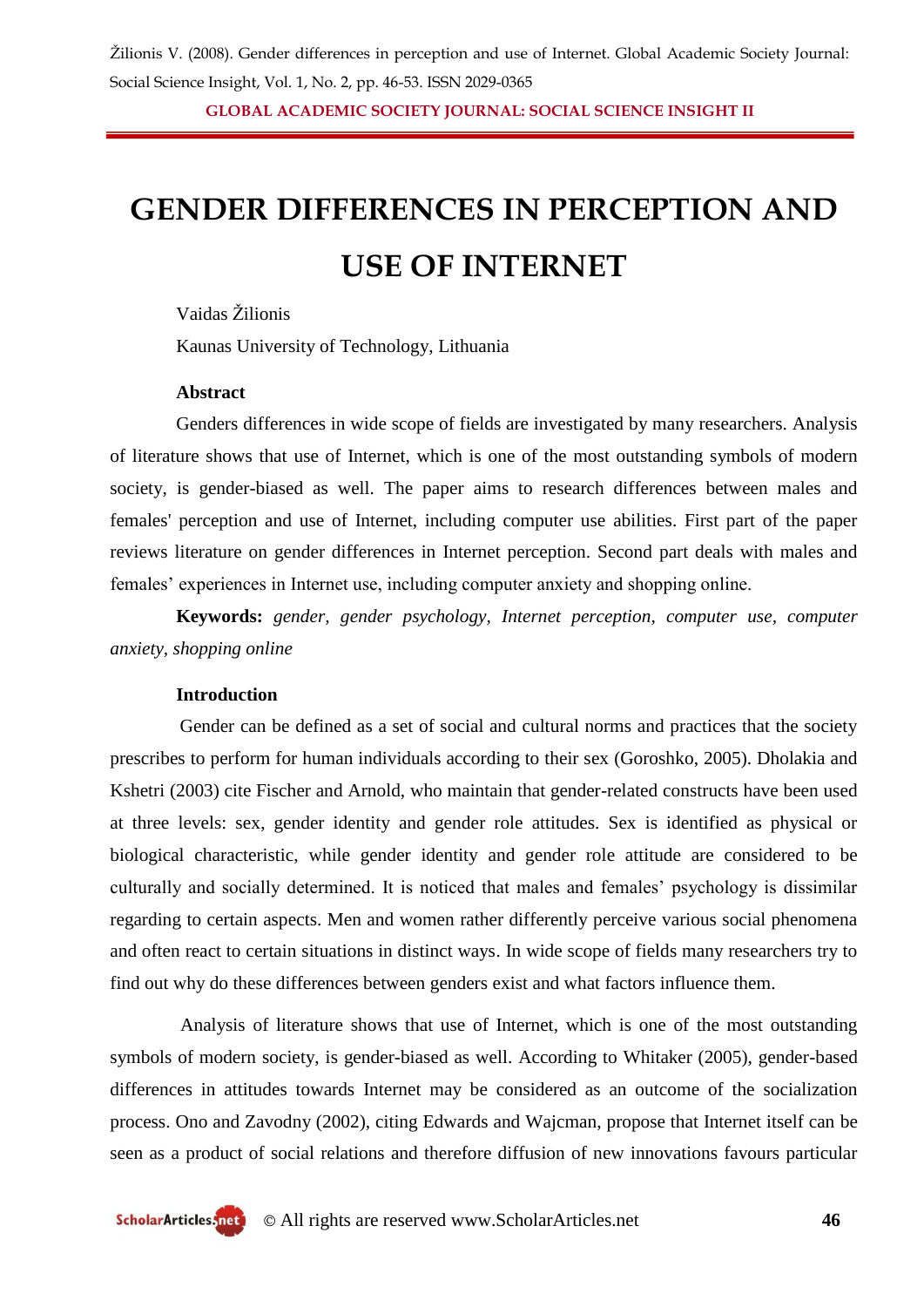**GLOBAL ACADEMIC SOCIETY JOURNAL: SOCIAL SCIENCE INSIGHT II**

social groups. Males and females as social groups perceive Internet and their relation with it differently (Rabasca, 2000). Moreover, according to Hargittai and Shafer (2006), the literature on gender and computer use finds that females and males differ significantly in their attitudes towards their computer use abilities.

The paper aims to reveal differences between males and females in perception and use of Internet, including computer use abilities.

#### **Gender differences in perception of Internet**

Dholakia et al. (2003) highlight that males and females have different "cultures", are "specialized" in different tasks, and have different preferences. Such differences tend to interact with the features found in the Internet in ways that intensify their perceived usefulness and the perceived ease of use in favour of males rather than females.

Internet is not culturally neutral or value-free. The values of most of the computer-based products and services tend to be more masculine than feminine (Dholakia et al., 2003; Bimber, 2000). Some theorists argue that male values have been institutionalized in the computer-based technology through its creators, embedding a cultural association with masculine identity in the technology itself (Bimber, 2000). In general, Rabasca (2000) maintains that females and males understand technology differently. Females talk about technology as a tool to do things with, using it to create, although males talk about it as a kind of weapon, the power it gives them. Females ask technology for flexibility, males ask it for speed. Females talk about using it to share ideas, males talk about the autonomy it grants them (Rabasca, 2000). Males speak more about technologyrelated topics (e.g., computers or cars), they have tendency to deny their feelings, including sadness (Huffaker and Calvert, 2004), while female conversations contain more graphical accents, more emotional subject matters (Lee, 2003; Huffaker and Calvert, 2004).

Females' Internet usage also tends to focus on verbal activities such as sending e-mail or visiting chat rooms rather than activities that help them understand technology or build visual spatial skills (Rabasca, 2000). Rabasca (2000) maintains that gender differences are reinforced by the Internet, as well as by computer software and games, which are typically targeted at traditional male interests, such as action-related sports, games and computer programming. In comparison, few Internet or computer games or software programs target females.

Although the gender gap in Internet adoption has been diminishing over time (Dholakia et al., 2003), males have long been associated with computer-based technology while females have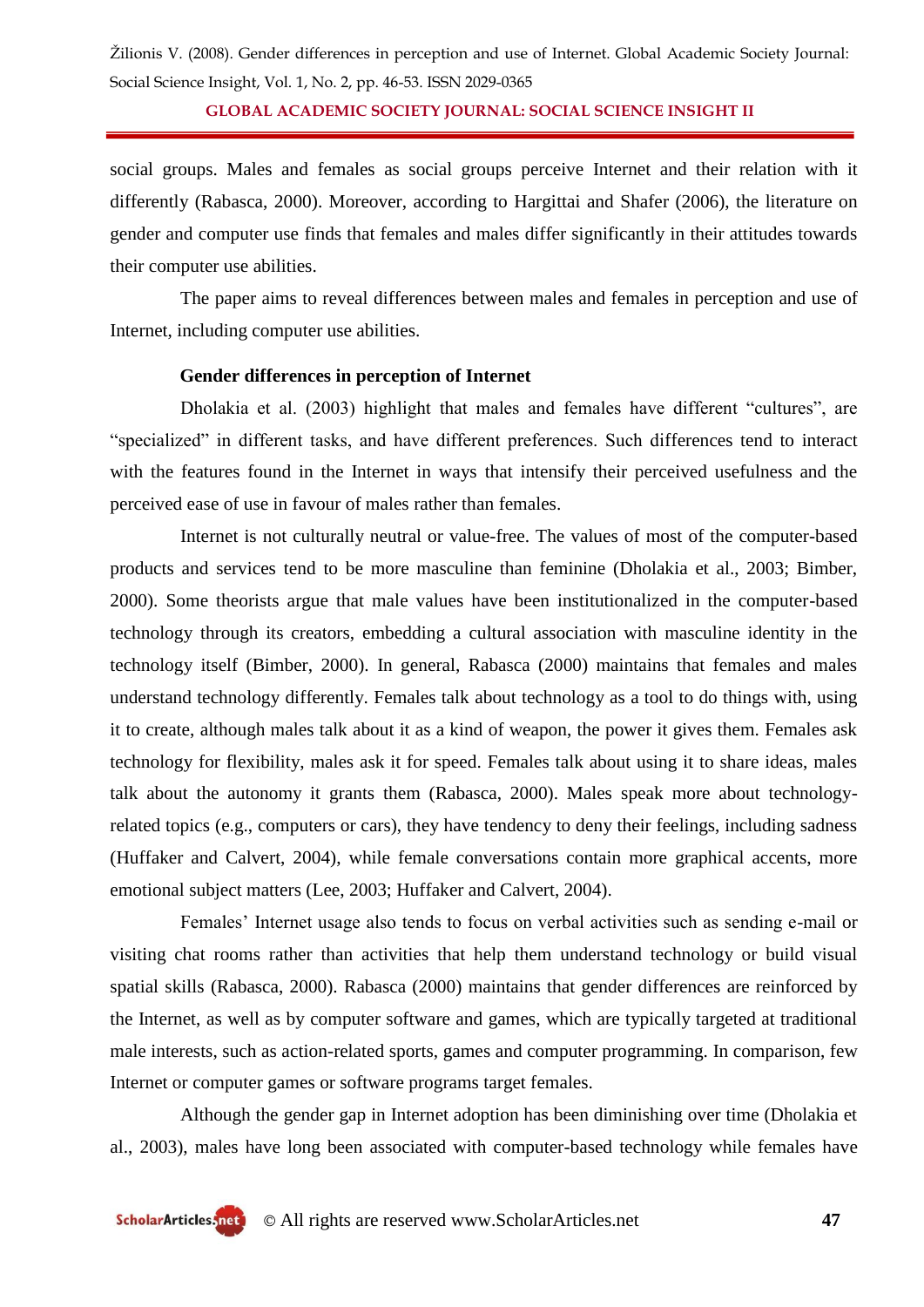**GLOBAL ACADEMIC SOCIETY JOURNAL: SOCIAL SCIENCE INSIGHT II**

often been depicted as somewhat passive users (Slyke et al., 2002). In the case of the Internet, several technology-related factors tend to favour male users, including stereotyped views of female users, male-oriented aggressive formats of computer games, largely male-oriented online discussion groups, lacking elements of civility and online etiquette that females' desire, low number of females in technology's power positions (Dholakia et al., 2003). Nevertheless Teltscher (2002) believes that the stereotype about a young male as a typical Internet user changes rapidly in some countries, and slower in others.

#### **Experience of using computers and Internet**

Males tend to be more interested in computers than females, on average, contributing to gender differences in Internet use (Ono and Zavodny, 2002). According to Seybert (2007), in nearly all European countries and in all age groups, however, males are more regular users of both computers and the Internet than females and many more males than females are employed in computing jobs throughout the European Union (EU).



### **Figure 1. Females and males having used a computer or Internet on average once every day or almost every day in the last 3 months in the EU-25, 2006 (% of females/males in each age group) (Seybert, 2007)**

Figure 1 represents that males are heavier users of computer and Internet than females. The difference between the proportion of young females (62%) and young males (67%) in the EU-25 using computers daily in 2006 was relatively small. Differences in computer usage were greater between females and males in the age groups 25–54 and 55–74. Slightly more young males (53%)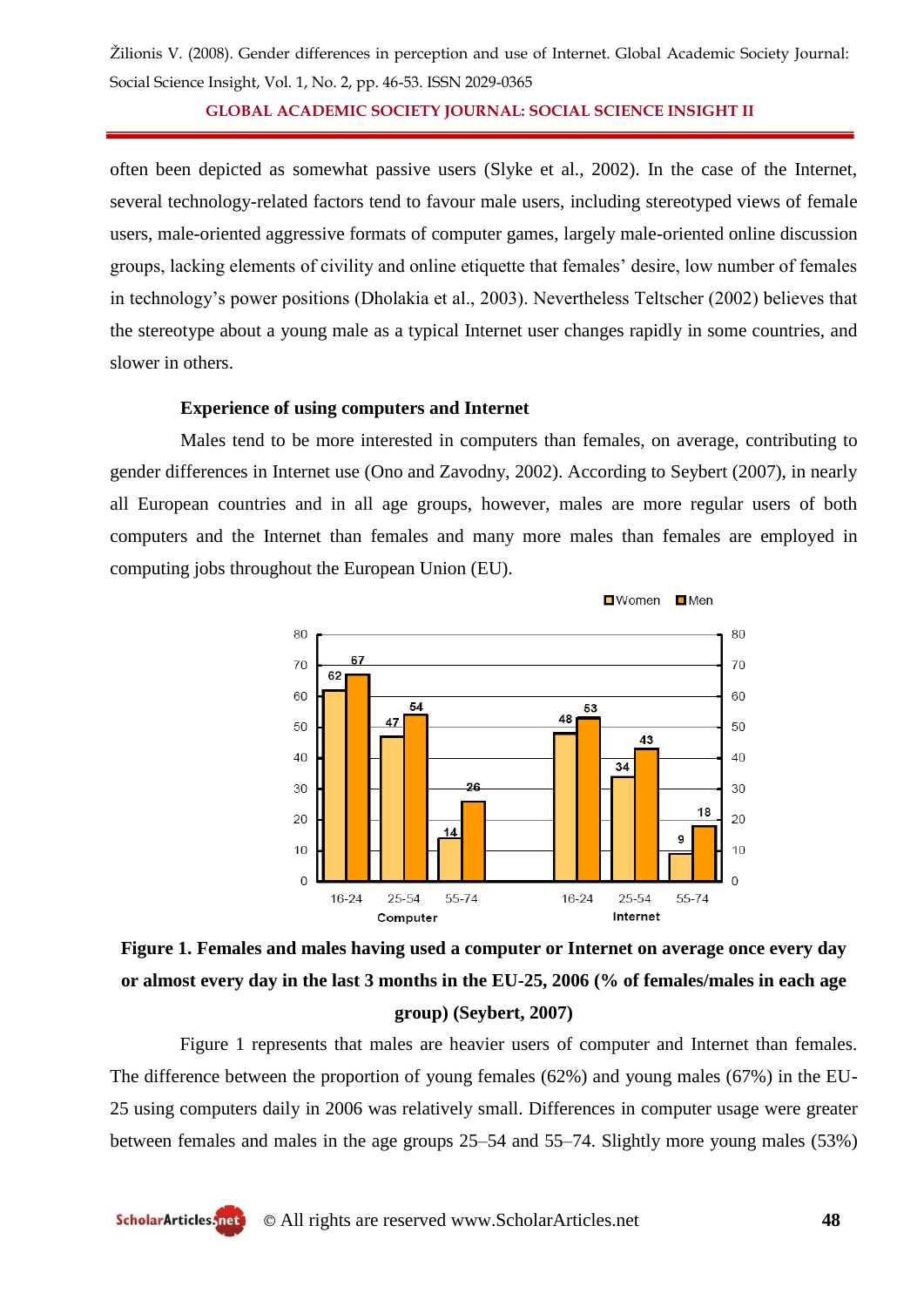**GLOBAL ACADEMIC SOCIETY JOURNAL: SOCIAL SCIENCE INSIGHT II**

than young females (48%) used the Internet daily. A much smaller proportion of older people used the Internet and there were larger differences between females and males. Only 9% of females aged 55–74 used the Internet daily compared to 18% of males (Seybert, 2007).

One plausible explanation of gender gap in Internet use is that differences exist between males and females in their socio-economic status (Bimber, 2000). Sex-role is first formed within the family, wherein norms are internalized. So, attitudes are learned and a self-image is acquired. Later, these behaviours are shaped and reinforced in the scholastic environment and in the workplace where society's underlying culture is transmitted. Gender differences in attitudes towards Internet may ultimately be a reflection of differing social-cultural expectations and experiences (Whitaker, 2005). According to Rabasca (2000), society is inadvertently steering females away from computer technology. Among other sources of gender bias in Internet adoption, Dholakia et al. (2003) distinguish sociocultural factors, females' involvement in decision-making, influence of culture on attitudes towards acquiring technology-related skills, features included in the Internet and attractiveness of alternative technologies.

Education, income, and job status are associated with Internet use as well. Usually computers are expensive and not all households can thus afford buying them. Besides, as Hafkin (2002) stresses, females' work is paid less than males. Also since females tend to stay at home, public entities that offer Internet access, such as schools, universities, Internet cafés and community centres are also often less accessible to females, especially those who are excluded from basic and higher education and who may for cultural and religious reasons have less access to public places (Teltscher, 2002; Ono and Zavodny, 2002; Hafkin, 2002).

It is important to mention that female workers are not at a disadvantage relative to males with regard to computer use or skills; the same is true of non-working females relative to nonworking males, although both groups of females are generally less likely to use the Internet than comparable males. Further, females in non-standard jobs – part time positions or self-employment – do not have systematically lower levels of IT use and skills than comparable males (Ono and Zavodny, 2004). Besides, according to Seybert (2007), more males than females have basic computer skills and relatively many more males than females are employed in computing jobs (see Table 1). It is important to highlight that there was no change in the share of females employed in computing jobs in 2001-2006.

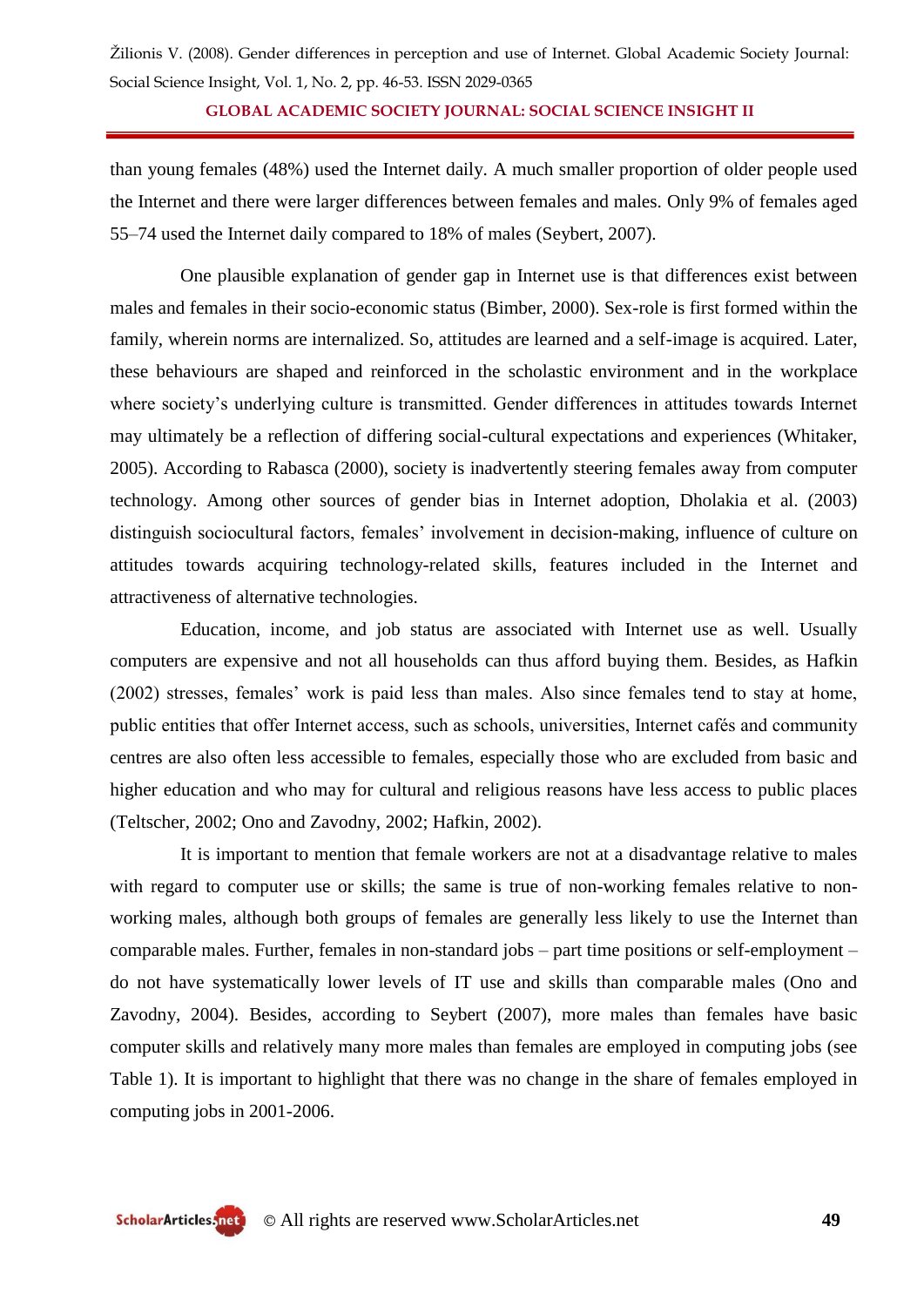**GLOBAL ACADEMIC SOCIETY JOURNAL: SOCIAL SCIENCE INSIGHT II**

| <b>Basic computer skills, EU-25</b>              |       |                 |       |           |       |                 |       |         |       |                 |       |
|--------------------------------------------------|-------|-----------------|-------|-----------|-------|-----------------|-------|---------|-------|-----------------|-------|
| 16-24                                            |       |                 |       | $25 - 54$ |       |                 |       | 55-74   |       |                 |       |
| High                                             |       | At least medium |       | High      |       | At least medium |       | High    |       | At least medium |       |
| Females                                          | Males | Females         | Males | Females   | Males | Females         | Males | Females | Males | Females         | Males |
| 30                                               | 48    | 73              | 78    | 18        | 34    | 47              | 57    | 3       | 12    | 13              | 25    |
|                                                  |       |                 |       |           |       |                 |       |         |       |                 |       |
| <b>Employment in computing activities, EU-25</b> |       |                 |       |           |       |                 |       |         |       |                 |       |
| $<40$ year old                                   |       |                 |       |           |       | $>40$ year old  |       |         |       |                 |       |
| Females                                          |       |                 | Males |           |       | Females         |       |         | Males |                 |       |
| 0.8                                              |       |                 | 3.5   |           |       | 0.5             |       | 1.8     |       |                 |       |

**Table 1. Proportion of females and males by age and level of basic computer skills and employment in computing activities, 2006 (according to Seybert, 2007)**

*Computer anxiety*. Use of computers and Internet is more attractive for users that have enough experience with these issues. The lack of experience may be the main reason of computer anxiety. According to Hargittai and Shafer (2006), females' lower self-assessment regarding their computer use skills may affect significantly the extent of their online behaviour and the types of uses to which they put the medium (Hargittai and Shafer, 2006).

As long as the society usually views computer use as masculine, females are simply not expected to become comfortable with computer use as readily as males. Females generally display less confidence and more discomfort using computers (Hargittai and Shafer, 2006). Indeed, it has been argued that the gender gap in male-dominated fields such as science and technology may be at least partly due to computer anxiety, as higher levels of computer anxiety would lead females to simply self-select out of these careers to begin with. Many studies have demonstrated that females report higher levels of computer anxiety than males. Computer anxiety has generally been conceptualized as a fear related to the use of computers, or feelings of intimidation and hostility towards this form of technology (Whitaker, 2005).

Computer anxiety can be related with losing privacy. It is confirmed by Garbarino and Strahilevitz (2004) that females are more concerned than males with losing their privacy both in Internet contexts and non-Internet contexts. Besides, according to Croson and Gneezy (2004), the common stereotype is that females are more risk averse than males.

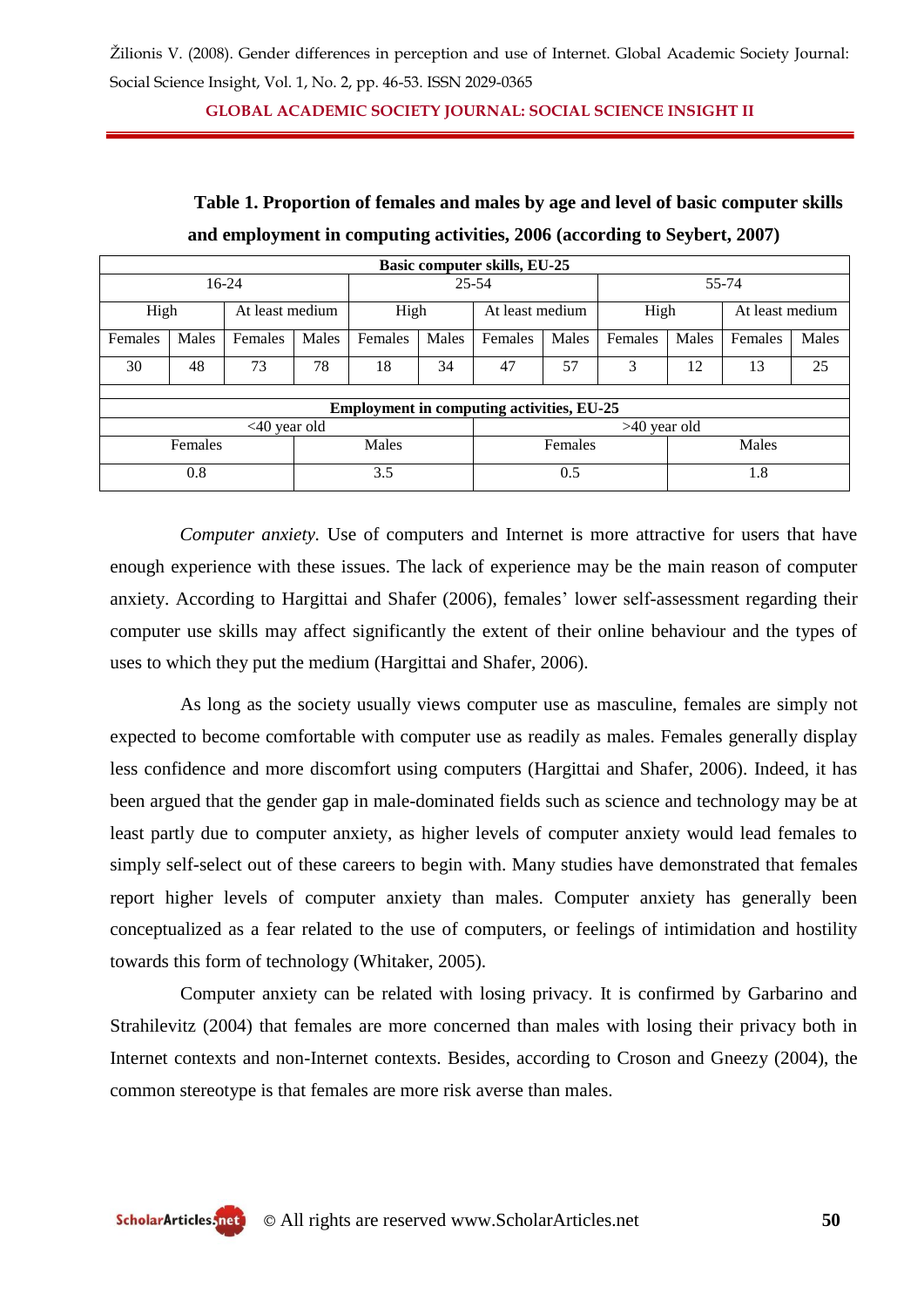**GLOBAL ACADEMIC SOCIETY JOURNAL: SOCIAL SCIENCE INSIGHT II**

Therefore, computer anxiety is more common to females and as a reason can be related with lack of Internet use experience. As one type of Internet experience, shopping online is analysed in the paper.

*Shopping online.* Although females account for well over 70% of all purchases made in more traditional "off-line" purchase environments, such as retail stores and catalogues, females have been found to be less likely than males to buy online and have also been found to spend less money, on average, online (Garbarino and Strahilevitz, 2004). Recent evidence on types of online shoppers suggest females dominate the "click and mortar" types who shop online but buy offline while male shoppers dominate the "hooked" and "hunter-gatherer" types who use online shopping the most (Dholakia and Kshetri, 2003). One possible explanation for the gender gap in online purchasing is that females are more concerned than males with the risks of buying online (Garbarino and Strahilevitz, 2004). Females need for tactile input compared to males in making product evaluations (Citrin et al., 2003). Specifically, females have been found to perceive greater risks in a wide variety of domains including financial, medical, and environmental (Garbarino and Strahilevitz, 2004). It is rather surprising, that e-shopping, except for health and apparel, is dominated by males (Dholakia and Kshetri, 2003).

Shopping online usually is also dominated by males. Females are tended to buy in usual purchasing environment. It leads such factor as avoidance of the risk and need for tactile input. Therefore I can state that the key factor for experience of Internet use is that females do not want to take any risk. They like to feel safe and usually avoid new experience.

#### **Conclusions**

Gender differences in Internet use are reinforced by several socio-economic reasons. At first, society has stereotypes that computer-based technology is created to males. Secondly, males' attitude toward computer use is more friendly comparing with females' one. And the third, gender has different access to computer as well as Internet conditioned by education, income, job status and even religion or culture.

Females and males differently perceive Internet as one of the kinds of technology. Females consider technology as a tool to do things with, to share ideas, although males see it as a kind of weapon, the power it gives them. Usually females express more emotions using Internet and they are not tended to take a risk. These influence such with experience related things as computer anxiety and shopping online.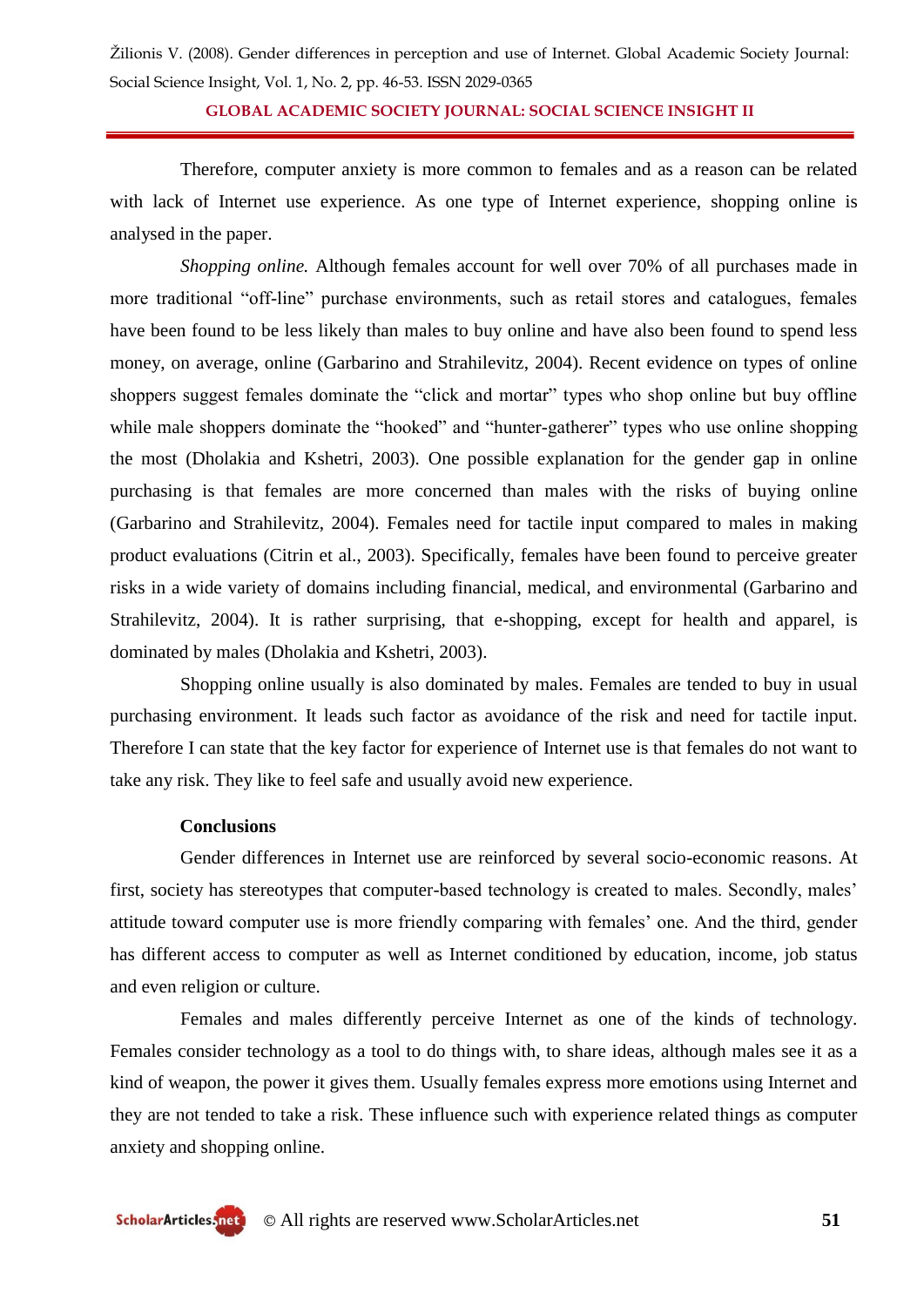**GLOBAL ACADEMIC SOCIETY JOURNAL: SOCIAL SCIENCE INSIGHT II**

Females are more likely to have computer anxiety than males. It can be conditioned by less experience with computer use and also that Internet is more attractive and more convenient to use to males.

Males dominate in shopping online as well. This is related to the fact that females tend to avoid risk and wish to buy tactile things. Therefore it can be stated that gender differences in Internet perception and use are influenced by psychological aspects, dissimilarities in socioeconomic situation as well as prevailing masculine features of computer technologies and Internet.

#### **References**

1. Bimber B. (2000) Measuring the Gender Gap on the Internet. Social Science Quarterly, Vol. 81, No. 3, pp. 868-876.

2. Citrin A. V., Stem D. E., Spangenberg E. R., Clark M. J. (2003) Consumer need for tactile input: an internet retailing challenge. Journal of Business Research, No. 56, pp. 915-922.

3. Dholakia R. R., Dholakia N., Kshetri N. (2003) Gender and internet usage. The Internet Encyclopedia, edited by H. Bidgoli, New York: John Wiley and Sons.

4. Dholakia R. R., Kshetri N. (2003) Gender asymmetry in the adoption of internet and e-commerce [interactive], available at: http://www.crito.uci.edu/noah/HOIT/HOIT Papers/Gender Asymmetry.pdf.

5. Garbarino E., Strahilevitz M. (2004) Gender differences in the perceived risk of buying online and the effects of receiving a site recommendation. Journal of Business Research, No. 57, pp. 768-775.

6. Goroshko O. (2005) Netting Gender [interactive], available at http://www.ruhr-uni-bochum.de/russcyb/library/texts/en/control\_shift/Goroshko.pdf.

7. Hafkin N. (2002) Gender Issues in ICT Policy in Developing Countries: An Overview // United Nations Division for the Advancement of Women (DAW) Expert Group Meeting on "Information and communication technologies and their impact on and use as an instrument for the advancement and empowerment of women" Seoul, Republic of Korea, 11-14th November 2002. EGM/ICT/2002/EP.1, [interactive], available at http://www.un.org/womenwatch/daw/egm/ict2002/reports/Paper-NHafkin.pdf.

8. Hargittai E., Shafer S. (2006) Differences in Actual and Perceived Online Skills: The Role of Gender. Social Science Quarterly, June, 2006.

9. Huffaker D. A., Calvert S. L. (2004) Gender, Identity and Language Use in Teenage Blogs. Journal of Computer-Mediated Communication, Vol. 10, Issue 2 [interactive], available at: http://jcmc.indiana.edu/vol10/issue2/huffaker.html.

10. Lee Ch. (2003) How Does Instant Messaging Affect Interaction Between the Genders? [interactive], available at http://www.stanford.edu/class/pwr3-25/group2/pdfs/IM\_Genders.pdf.

11. Ono H., Zavodny M. (2002) Gender and the Internet. SSE/EFI Working Paper Series in Economics and Finance, No. 495 [interactive], available at: http://www.frbatlanta.org/filelegacydocs/wp0210.pdf.